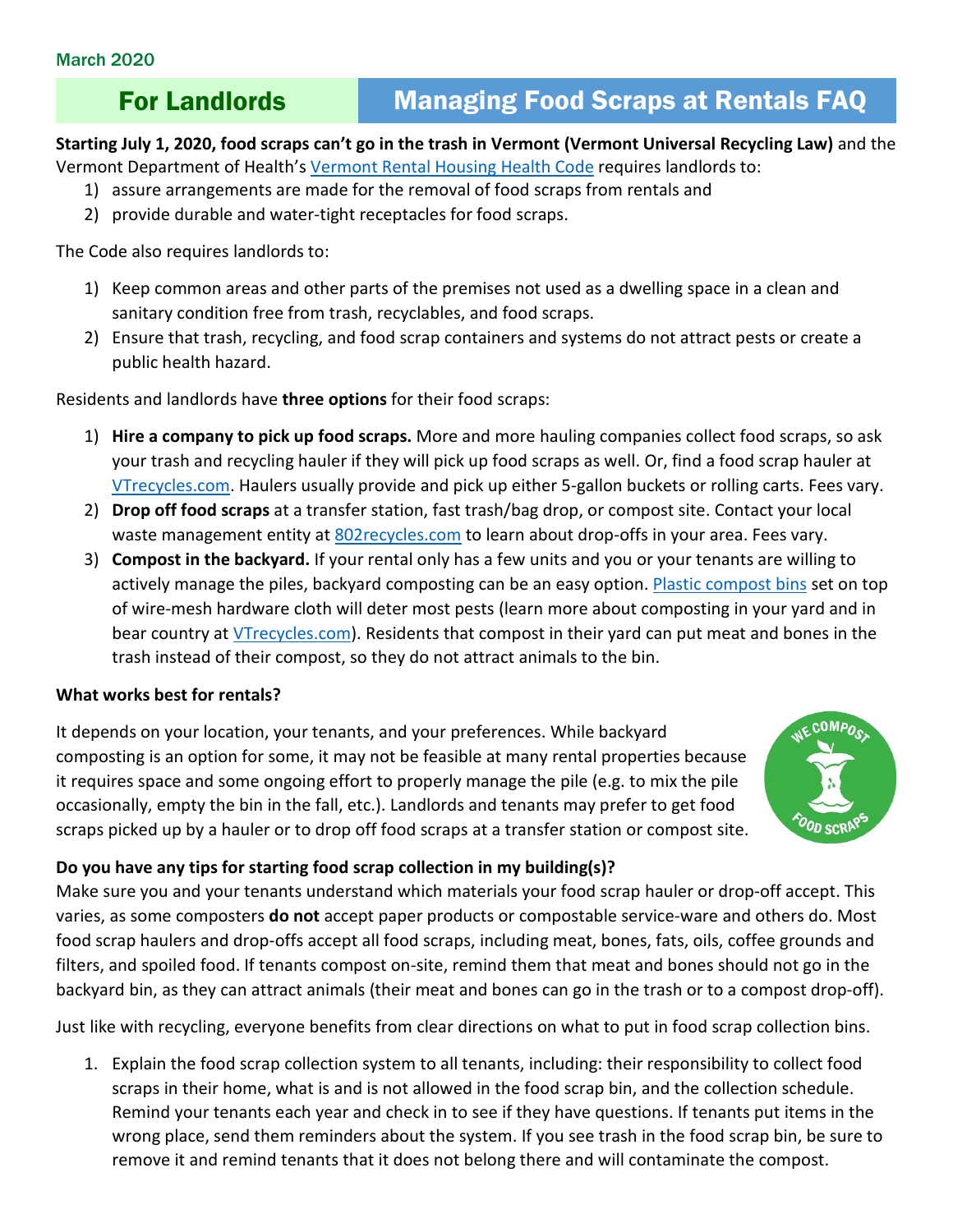2. If there is shared space, put up signs that explain the new system with words and pictures. Signs should be placed in common areas and on or above the bins. You can print free recycling, food scraps, and trash signs at [VTrecycles.com.](http://vtrecycles.com/) Your hauler may also be able to provide signs.

Your local waste district or town may be able to help with education and signs—find them at [802recycles.com](http://802recycles.com/) or call VT DEC for assistance at 802-828-1138.

# **Why is it important to keep food waste out of the landfill?**

Food waste makes up about 20% of Vermont's trash. Keeping food scraps out of the trash reduces greenhouse gas emissions and saves landfill space. Much wasted food is perfectly good (or would be good if eaten in time) and can be fed to people instead of going in the trash. Food scraps can also feed animals, create renewable energy, or produce compost, which restores soils.

# **I can't control my tenants' behavior—am I responsible for the food scraps my tenants put in the trash?**

Landlords are not directly responsible for recyclables or food scraps that tenants put in the trash, but they may have some responsibility if the tenant does not have access to recycling or food scrap management options, as required by the Vermont Rental Housing Health Code. Landlords should inform tenants of the trash, recycling, and food scraps management systems at the property and teach tenants how to use the systems properly. [In](https://cswd.net/outreach-education/landlords/) Chittenden [County, landlords must](https://cswd.net/outreach-education/landlords/) educate tenants on proper waste management when tenants first move in and then at least once a year.

# **If we decide to get food scraps pick-up or to bring scraps to a drop-off, does the landlord or tenant pay?**

Neither the Universal Recycling Law or the Vermont Rental Housing Health Code specify who pays for food scrap, trash, recycling, or other waste management services, so either party may pay—it is up to the landlord and tenant to work this out. The landlord is responsible for ensuring that the arrangements are made for the removal of trash, recyclables, and food scraps and that no public health hazard is created.

# **Is it okay to give food scraps to pig farmers or chicken farmers?**

Only food scraps that have not touched meat/fish or their oils/juices may be fed to pigs. You can read the Guidance on Feeding Food Scraps to Pigs at:

[agriculture.vermont.gov/sites/agriculture/files/documents/Feeding%20Food%20Scraps%20to%20Pigs%20Jan](https://agriculture.vermont.gov/sites/agriculture/files/documents/Feeding%20Food%20Scraps%20to%20Pigs%20January%202018.pdf) [uary%202018.pdf.](https://agriculture.vermont.gov/sites/agriculture/files/documents/Feeding%20Food%20Scraps%20to%20Pigs%20January%202018.pdf) Chickens may be given any food scraps, including meat.

# **Can food scraps be disposed of using in-sink garbage disposals?**

Yes, but this is not advised, as septic systems are not designed to handle large amounts of food scraps, particularly oils and grease, so putting them down the drain can clog pipes and lead to a need to pump septic tanks more often. Food scraps can create costly problems for municipal sewer systems as well. Composting is a better option and reduces the risk of clogs, backups, and sewage releases.

# **If compost facilities sell the compost from food scraps, why do I have to pay them to take it?**

It costs money to collect and haul materials and to turn food scraps into compost. The sale of compost does not cover these costs. Composting costs include machinery, labor, fuel, and other compost ingredients, such as woodchips, that often must be purchased and mixed in with food scraps.